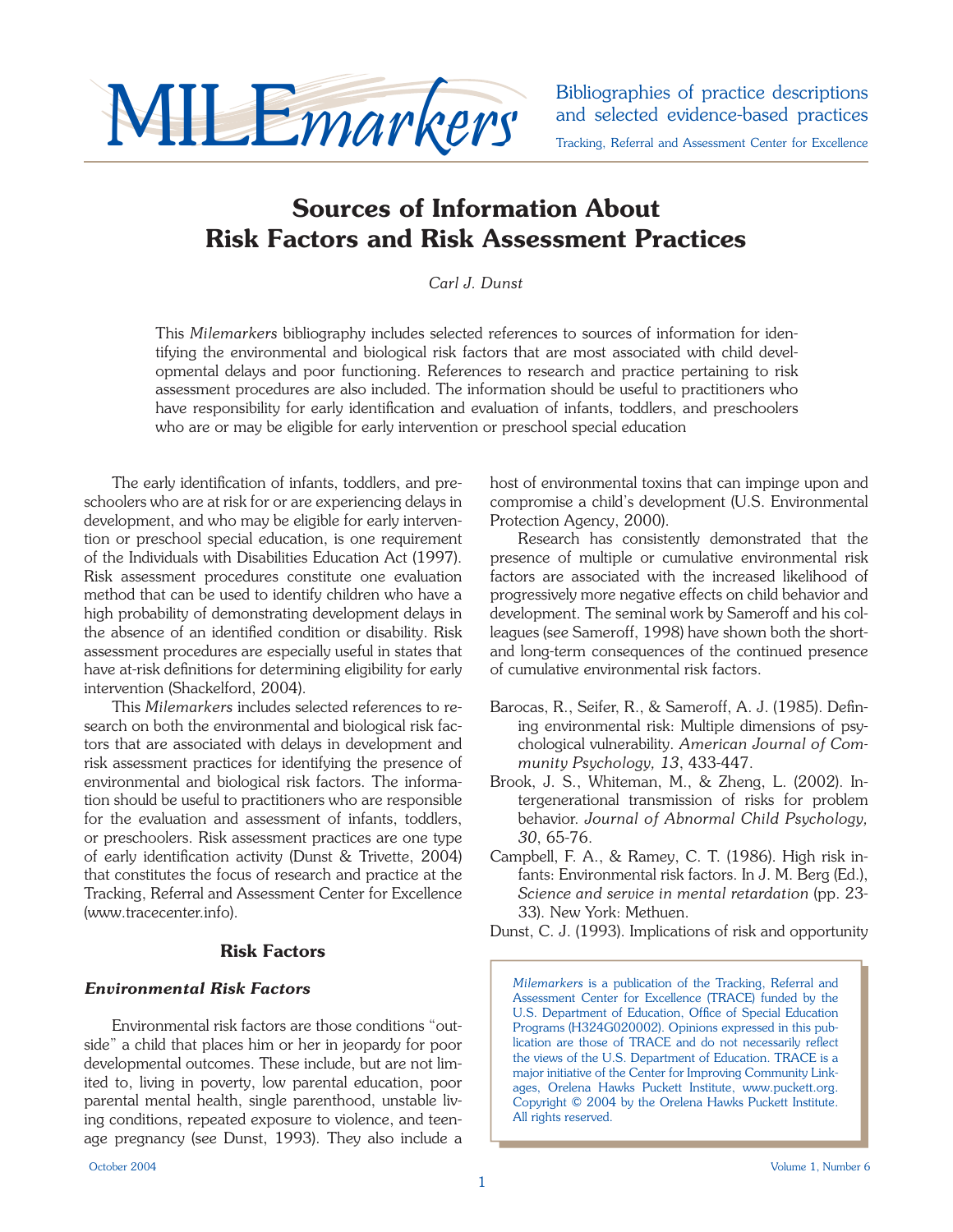MILE*markers* 

factors for assessment and intervention practices. *Topics in Early Childhood Special Education, 13*, 143-153.

- Dunst, C. J., & Trivette, C. M. (1997). Early intervention with young at-risk children and their families. In R. Ammerman & M. Hersen (Eds.), *Handbook of prevention and treatment with children and adolescents: Intervention in the real world* (pp. 157- 180). New York: Wiley.
- Osofsky, J. D. (1998). On the outside: Interventions with infants and families at risk. *Infant Mental Health Journal, 19*, 101-110.
- Ramey, S. L., Ramey, C. T., & Friedlander, M. J. (1999). Early experience and early intervention. *Mental retardation and developmental disabilities research reviews, 5*, 1-10.
- Sameroff, A. J., Seifer, R., Baldwin, A., & Baldwin, C. (1993). Stability of intelligence from preschool to adolescence: The influence of social and family risk factors. *Child Development, 64*, 80-97.
- Sameroff, A. J., Seifer, R., Barocas, R., Zax, M., & Greenspan, S. (1987). Intelligence quotient scores of 4-year-old children: Social-environmental risk factors. *Pediatrics, 79*, 343-350.
- Schroeder, S. R. (2000). Mental retardation and developmental disabilities influenced by environmental neurotoxic insults. *Environmental Health Perspectives Supplements, 108*(S3), 395-399.
- Walker, E. F., & Downey, G. (1990). The effects of familial risk factors on social-cognitive abilities in children. *Child Psychiatry and Human Development, 20*, 253-267.
- Whitman, T. L., Borkowski, J. G., Schellenback, C. J., & Nath, P. S. (1987). Predicting and understanding developmental delay of children of adolescent mothers: A multidimensional approach. *American Journal of Mental Deficiency, 92, 40-56.*

### *Biological Risk Factors*

 Biological risk factors include those conditions, experienced prenatally, perinatally, or postnatally, that impinge upon and compromise the constitutional functioning of very young children. These include, but are not limited to, low birth weight, prematurity, and intraventricular hemorrhaging at birth. They also include maternal smoking, alcohol, and drug use during pregnancy. Research indicates that multiple biological risk factors and the severity of the factors contribute to poor outcomes (Vohr et al., 2000)

Delaney-Black, V., Covington, C., Templin, T., Ager, J., Nordstrom-Klee, B., Martier, S., et al. (2000). Teacher-assessed behavior of children prenatally exposed to cocaine. *Pediatrics, 106*, 782-791.

- Farel, A. M., Hooper, S. R., Teplin, S. W., Henry, M. H., & Kraybill, E. N. (1998). Very-low-birthweight infants at seven years: An assessment of the health and neurodevelopmental risk conveyed by chronic lung disease. *Journal of Learning Disabilities, 31*, 118-126.
- Thorngren-Jerneck, K., & Herbst, A. (2001). Low 5 minute apgar score: A population-based register study of 1 million term births. *Obstetrics and Gynecology, 98*, 65-70.
- Verma, U., Tejani, N., Klein, S., Reale, M. R., Beneck, D., Figueroa, R. A., et al. (1997). Obstetric antecedents of intraventricular hemorrhage and periventricular leukomalacia in the low-birth-weight neonate. *American Journal of Obstetrics and Gynecology, 176*, 275-281.
- Vohr, B. R., Wright, L. L., Dusick, A. M., Mele, L., Verter, J., Steichen, J. J., et al. (2000). Neurodevelopmental and functional outcomes of extremely low birth weight infants in the National Institute of Child Health and Human Development Neonatal Research Network 1993-1994. *Pediatrics, 105*, 1216-1226.

#### *Double Jeopardy Risk Factors*

 The simultaneous presence of multiple environmental and biological risk factors places a developing child at double jeopardy. Research has consistently found that children exposed to both types of risk factors are at highest risk for a variety of poor outcomes (Boardman, Powers, Padilla, & Hummer, 2002). Advances in the understanding of how risk factors "work together" to produce developmental delays and other disorders demonstrate the complexity of how these factors can undermine normal functioning (Kraemer, Stice, Kazdin, Offord, & Kupfer, 2001).

- Bendersky, M., & Lewis, M. (1994). Environmental risk, biological risk, and developmental outcome. *Developmental Psychology, 30*, 484-494.
- Hollomon, H. A., Dobbins, D. R., & Scott, K. G. (1998). The effects of biological and social risk factors on special education placement: Birth weight and maternal education as an example. *Research in Developmental Disabilities, 19*, 281-294.
- King, E. H., Logsdon, D. A., & Schroeder, S. R. (1992). Risk factors for developmental delay among infants and toddlers. *Child Health Care, 21*, 39-52.
- Klug, M. G., Burd, L., Kerbeshian, J., Benz, B., & Martsolf, J. T. (2003). A comparison of the effects of parental risk markers on pre- and perinatal variables in multiple patient cohorts with fetal alcohol syndrome, autism, Tourette syndrome, and sudden infant death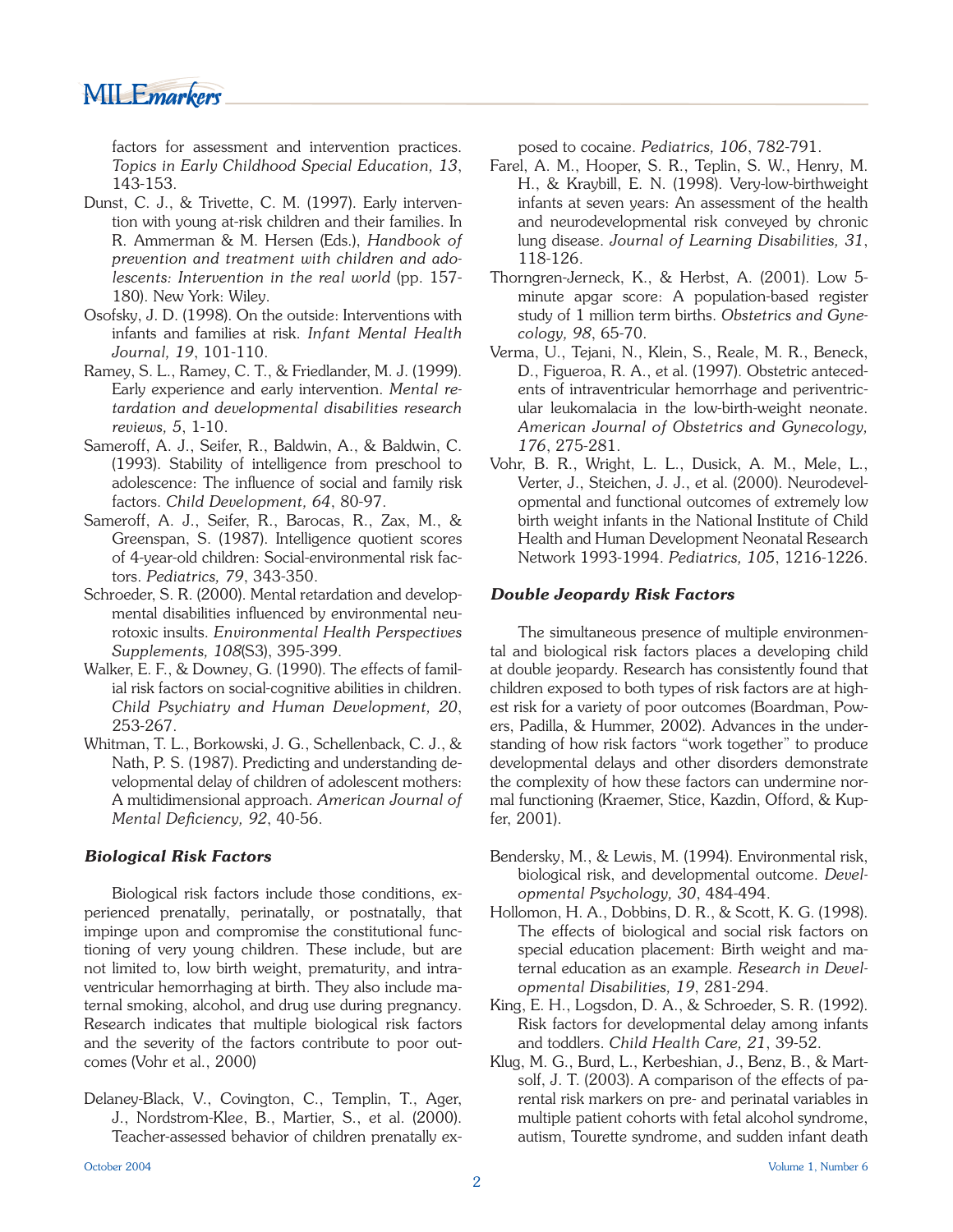MILE*markers* 

syndrome: An enviromic analysis [Electronic version]. *Neurotoxicology and Teratology, 25*, 707-717.

- Laucht, M., Esser, G., & Schmidt, M. H. (1997). Developmental outcome of infants born with biological and psychosocial risks. *Journal of Child Psychology and Psychiatry, 38*, 843-853.
- Rojahn, J., Aman, M. G., Marshburn, E., Moeschberger, M. L., King, E. H., Logsdon, D. A., et al. (1993). Biological and environmental risk for poor developmental outcome of young children. *American Journal on Mental Retardation, 97*, 702-708.
- van der Valk, J. C., van den Oord, E. J. C. G., Verhulst, F. C., & Boomsma, D. I. (2003). Genetic and environmental contributions to stability and change in children's internalizing and externalizing problems. *Journal of the American Academy of Child and Adolescent Psychiatry, 42*, 1212-1220.
- Wall, E. M. (1988). Assessing obstetric risk: A review of obstetric risk-scoring systems. *Journal of Family Practice, 27*, 153-163.
- Weisglas-Kuerpas, N., Baerts, W., Smrkovsky, M., & Sauer, P. J. J. (1993). Effects of biological and social factors on the cognitive development of very low birth weight children. *Pediatrics, 92*, 658-665.

#### **Risk Assessment Practices**

 The use of environmental and biological risk factors for determining the presence of conditions that will likely result in developmental delays or poor functioning requires assessment methods that accurately determine the degree to which risk conditions are present or manifest. Risk assessment constitutes a process of determining the extent to which an individual "exposed" to risk factors will be harmed and to what degree (U.S. Environmental Protection Agency, 2000).

- Ayoub, C., & Jacewitz, M. M. (1982). Families at risk of poor parenting: A model for service delivery, assessment, and intervention. *Child Abuse and Neglect, 6*, 351-358.
- Berlin, L. J., Brooks-Gunn, J., McCarton, C., & Mc-Cormick, M. C. (1998). The effectiveness of early intervention: Examining risk factors and pathways to enhanced development. *Preventive Medicine, 27*, 238-245.
- Cluett, S. E. (1998). Early risk indicators for special education placement: A developmental epidemiological study using information from birth and early in a child's life. *Dissertation Abstracts International, 59*(09), 5133B (UMI No. 9906911).
- de Kleine, M. J. K., den Ouden, A. L., Kollée, L. A. A., Nijhuis-van der Sanden, M. W. G., Sondaar, M., van Kessel-Feddema, et al. (2003). Development

and evaluation of a follow up assessment of preterm infants at 5 years of age. *Archives of Disease in Childhood, 88*, 870-875.

- Farran, D. C., & Cooper, D. H. (1986). Psychosocial risk: Which early experiences are important for whom? In D. C. Farran & J. D. McKinney (Eds.), *Risk in intellectual and psychosocial development* (pp. 187-225). Orlando, Fl: Academic Press.
- Kochanek, T. T., & Buka, S. L. (1991). Using biologic and ecologic factors to identify vulnerable infants and toddlers. *Infants and Young Children, 4*(1), 11-25.
- Kopp, C. B., & Kaler, S. R. (1989). Risk in infancy: Origins and implications. *American Psychologist, 44*, 224-230.
- Nair, P., Schuler, M. E., Black, M. M., Kettinger, L., & Harrington, D. (2003). Cumulative environmental risk in substance abusing women: Early intervention, parenting stress, child abuse potential, and child development. *Child Abuse and Neglect, 27*, 997- 1017.
- Prinz, R. J., Dumas, J. E., Smith, E. P., & Laughlin, J. E. (2000). The EARLY ALLIANCE prevention trial: A dual design to test reduction of risk for conduct problems, substance abuse, and school failure in childhood. *Controlled Clinical Trials, 21*, 286-302.
- Redden, S. C., Mulvihill, B. A., Wallander, J., & Hovinga, M. A. (2000). Applications of developmental epidemiological data linkage methodology to examine early risk for childhood disability. *Developmental Review, 20*, 319-349.
- Woods, J. J., & Wetherby, A. M. (2003). Early identification of and intervention for infants and toddlers who are at risk for autism spectrum disorder. *Language, Speech, and Hearing Services in Schools, 34*, 180- 193.

#### **Summary**

 This *Milemarkers* bibliography includes selected references to sources of information on risk factors associated with developmental delays and poor functioning during the preschool years. The information should prove useful for developing risk assessment methods that can be used to identify infants, toddlers, and preschoolers who have a high probability of being eligible for early intervention or preschool special education. The source material should be especially helpful in states that have at-risk definitions for determining eligibility for early intervention.

#### **Acknowledgments**

 Appreciation is extended to Tharesa Owenby for typing, Teresa Imfeld for editing, and Kaki Roberts for final formatting of the manuscript.